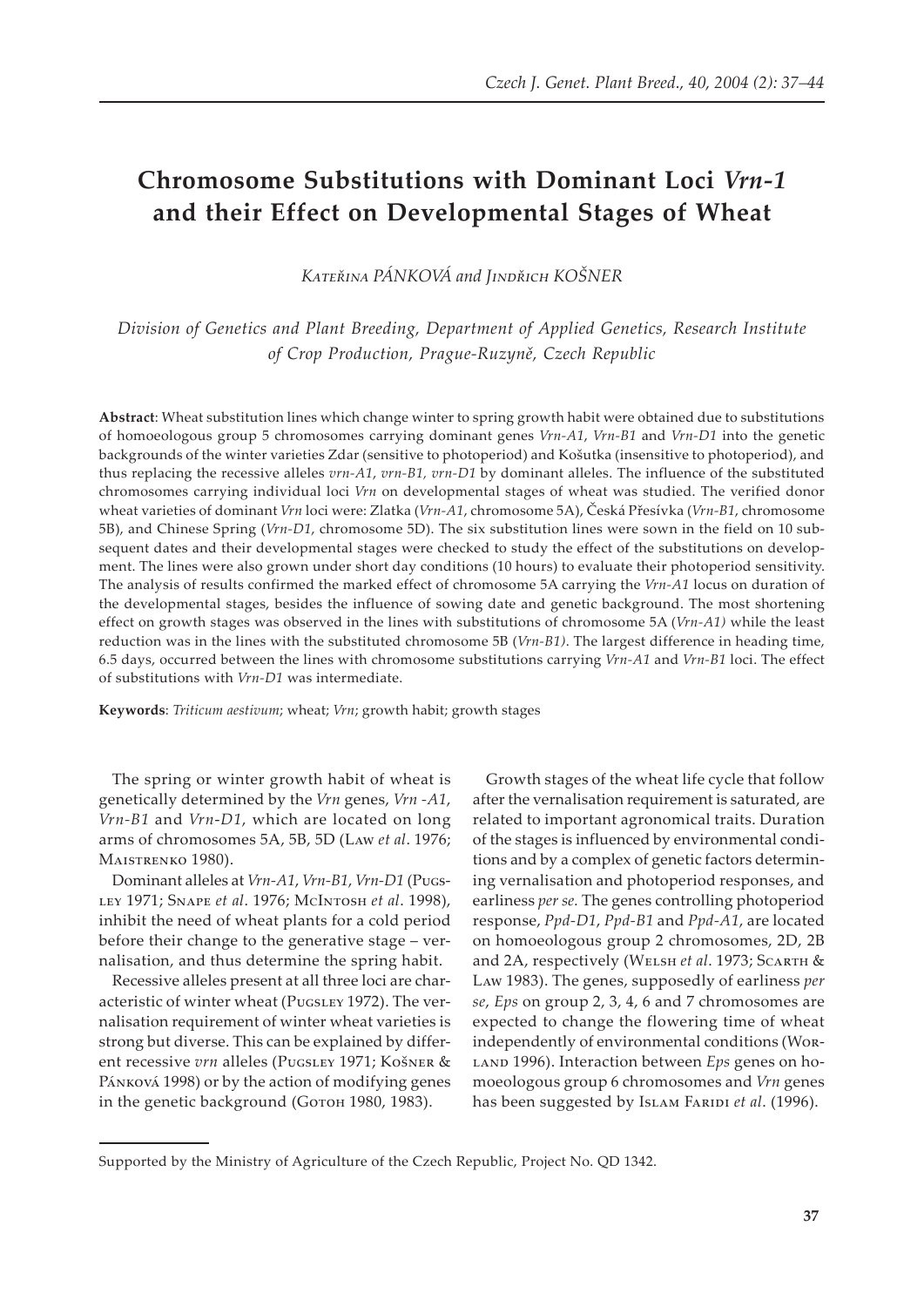Genetic effects of dominant alleles *Vrn* on heading time and on agronomical traits of wheat were studied by Sтєлмакн (1993). He supposed a stronger effect of the *Vrn* genotypes than that of the background or environment.

Other genes of agronomic importance have been found on homoeologous group 5 chromosomes, in addition to the *Vrn* genes. The gene *Q* located on 5A chromosome determines the morphology of spike (speltoid shape), the gene *B1* inhibits production of awns. The order of these genes was detected: *centromere – Vrn-A1 – Q – B1*. For the locus *Vrn-A1* linkage was found with RFLP markers *Xbcd450* and *Xrz*395 (0.8 cM) and *Xpsr* 426 (5.0 cM) (КАТО *et al*. 1998).

# **MATERIAL AND METHODS**

The genetically defined lines where we can distinguish between the effects of individual chromosomes carrying different *Vrn* alleles, and the effect of genetic background, were obtained using chromosome substitutions, based on 8 generations of backcrosses involving monosomic lines for specific chromosomes, alternating with generations of self-pollination, under the cytological control of chromosome numbers. The resulting lines with changed growth habit from winter to spring type carry dominant *Vrn* alleles on the homoeologous group 5 chromosomes substituted into genotypes of winter wheat cultivars Zdar and Košutka differing in their photoperiod response.

A field experiment included the following substitution lines: Zdar (Zlatka 5A), Zdar (Česká Přesívka 5B), Zdar (Chinese Spring 5D), Košutka (Zlatka 5A), Košutka (Česká Přesívka 5B), Košutka (Chinese Spring 5D). The analysis of the growth habit of these lines in relation to the substituted *Vrn* loci and thus verification of donors of dominant alleles *Vrn-A1*, *Vrn-B1, Vrn-D1* was carried out in a previous experiment (Košner & Pánková 2001).

The wheat materials were sown in two replications in field plots (1 m wide, one plot = two rows with 20 cm span) at weekly intervals (ten sowing dates between 12. 3. and 14. 5.). Growth stages of the plants were evaluated according to the phenology scale of ZADOKS et al. (1974). Twenty plants were harvested from each plot to evaluate the effect of chromosome substitutions on agronomical traits.

The wheat lines were also grown under short day (ten hours) conditions to evaluate the photoperiod

response of the genetic background. The results were biometrically evaluated using analysis of variance (ANOVA). The assessment was mainly directed to the estimation of genetic differences using statistical models where mean values of the averages of genotypes determining differences were compared (Table 1), and significance was established by the pair-wise *t*-tests.

### **RESULTS AND DISCUSSION**

The evaluation of growth stages using threefactor analysis of variance with interaction (the factors: lines with *Vrn*, genetic background, sowing date; interaction: *Vrn* × background, *Vrn* × sowing date) indicated that, mostly, the duration of growth stages was significantly influenced by all the factors. The interaction between *Vrn* and sowing date was highly significant in the stages between sowing and heading, and between sowing and ripening, while at the other stages it was lower or not significant (Table 1).

The estimates of mean genetic differences due to homoeologous group 5 chromosomes (*Vrn*), and estimates of the effects of the genetic background (Zdar vs. Košutka) on growth stages were obtained by subtracting the mean value of the trait of the lines carrying the substituted chromosome (*Vrn* locus*)*  from the mean value of this trait of the lines with another substituted chromosome (*Vrn* locus*)*, and, correspondingly, the other combinations were tested for all chromosomes, sowing dates and repetitions. Thus, pure effects of the respective chromosomes (*Vrn* loci), genetic backgrounds and sowing dates on basic or combined growth stages from sowing to ripening were assessed. The significance was established by 2-range pair-wise *t*-tests on the main value (Table 2).

The evaluation of differences for the length of growth stages indicated that, of the effects of *Vrn*  loci, the biggest reduction was due to *Vrn-A1*, and the weakest effect of *Vrn-B1*. The differences in the duration of basic and combined stages from sowing to heading or flowering reached 6.5 days; the lines with *Vrn-A1* are earlier by about one week, as depicted in Figures 1 and 2, respectively. But the reduction of the stages was not regular; tillering and elongation growth are the longest but the stage from flowering to ripening is the shortest in the lines with *Vrn-B1*. This fact could bring interesting outcomes for agronomic traits and yield components. The effect of the *Vrn-D1*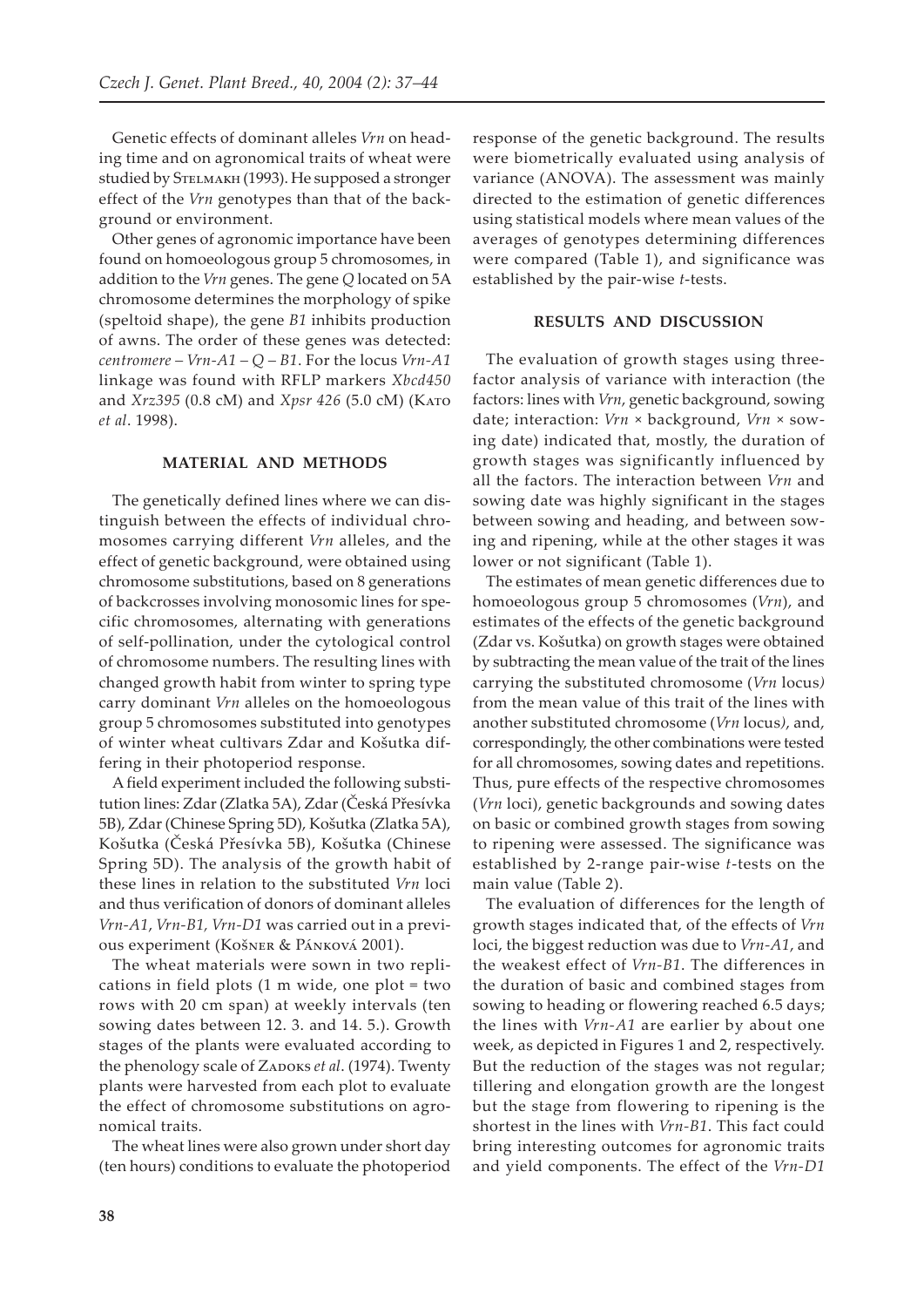|                             |                  |                                 |           |                   |                      |                        | From sowing to |           |           |           |
|-----------------------------|------------------|---------------------------------|-----------|-------------------|----------------------|------------------------|----------------|-----------|-----------|-----------|
| Source of variability       |                  | start<br>of tillering<br>Sowing | Tillering | extension<br>Stem | flowering<br>Heading | Flowering<br>-ripening | sheath filling | heading   | flowering | ripening  |
| Genotypes<br>Vrn            | F                | 3.93                            | 22.66     | 19.93             | 0.57                 | 13.75                  | 15.13          | 119.23    | 58.18     | 15.30     |
|                             | Sign.            | 0.02                            | $0.00***$ | $0.00***$         | 0.57                 | $0.00***$              | $0.00***$      | $0.00***$ | $0.00***$ | $0.00***$ |
| Genetic<br>background       | F                | 1.68                            | 5.54      | 189.81            | 4.60                 | 66.19                  | 29.75          | 413.23    | 166.53    | 39.47     |
|                             | Sign.            | 0.20                            | 0.02      | $0.00***$         | $0.04**$             | $0.00***$              | $0.00***$      | $0.00***$ | $0.00***$ | $0.00***$ |
| Sowing dates                | F                | 63.75                           | 64.60     | 27.46             | 1.25                 | 6.68                   | 44.30          | 270.83    | 145.26    | 306.79    |
|                             | Sign.            | $0.00\,$                        | $0.00\,$  | $0.00***$         | 0.28                 | $0.00***$              | $0.00***$      | $0.00***$ | $0.00***$ | $0.00***$ |
| Interaction                 |                  |                                 |           |                   |                      |                        |                |           |           |           |
| $Vrn \times$<br>background  | F                | 12.84                           | 3.50      | 15.53             | 0.19                 | 14.29                  | 16.91          | 101.06    | 54.81     | 20.96     |
|                             | Sign.            | 0.00                            | 0.03      | $0.00***$         | 0.83                 | $0.00***$              | $0.00***$      | $0.00***$ | $0.00***$ | $0.00***$ |
| $Vrn \times$ sowing<br>date | $\boldsymbol{F}$ | 1.10                            | 3.05      | 1.85              | 0.89                 | 0.57                   | 0.61           | 2.73      | 1.60      | 2.53      |
|                             | Sign.            | 0.37                            | 0.00      | $0.03**$          | 0.59                 | 0.91                   | 0.89           | $0.00***$ | $0.08*$   | $0.00***$ |
| Background ×<br>sowing date | $\cal F$         | 0.78                            | 2.68      | 2.09              | 1.73                 | 2.03                   | 3.07           | 7.03      | 2.26      | 1.12      |
|                             | Sign.            | 0.63                            | 0.01      | $0.04**$          | $0.10*$              | $0.05**$               | $0.00***$      | 0.00      | $0.03**$  | 0.36      |

Table 1. The effect of *Vrn* genotype, genetic background and sowing dates on growth stages of wheat; analysis of variance

\**P* < 0.05; \*\**P* < 0.01; \*\*\**P* < 0.001



 $\boxtimes$  sowing-tillering  $\boxplus$  tillering  $\boxtimes$  stem extension  $\Box$  heading-flowering  $\Box$  flowering-ripening

Figure 1. The effect of dominant genes *Vrn* on growth stages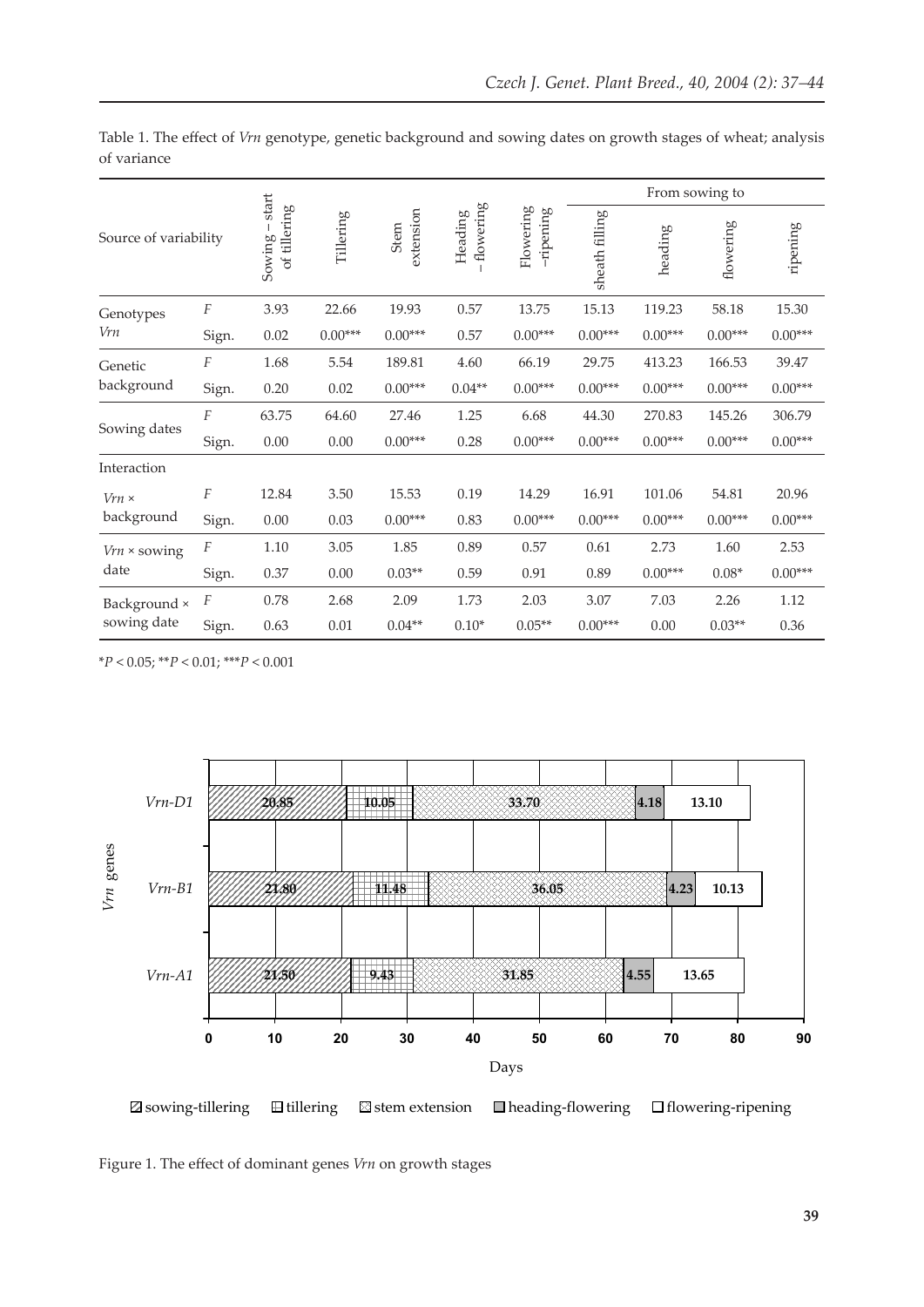| Source of<br>variability    |                       | Sowing – start of<br>tillering | Tillering | Stem extension | Heading - flowering | Flowering - ripening | From sowing to |           |           |           |
|-----------------------------|-----------------------|--------------------------------|-----------|----------------|---------------------|----------------------|----------------|-----------|-----------|-----------|
|                             |                       |                                |           |                |                     |                      | sheath filling | heading   | flowering | ripening  |
| Genotypes                   |                       |                                |           |                |                     |                      |                |           |           |           |
| $V_{r}n-A1-V_{r}n-B1$       | $Vrn-A1$              | 21.50                          | 9.43      | 31.85          | 4.55                | 13.65                | 55.40          | 62.78     | 67.23     | 80.98     |
|                             | $Vrn-B1$              | 21.80                          | 11.48     | 36.05          | 4.23                | 10.13                | 61.10          | 69.33     | 73.55     | 83.68     |
|                             | difference            | $-0.30$                        | $-2.05$   | $-4.20$        | 0.33                | 3.53                 | $-5.70$        | $-6.55$   | $-6.33$   | $-2.70$   |
|                             | $t$ stat              | $-0.57$                        | $-4.76$   | $-3.80$        | 0.82                | 4.82                 | $-5.06$        | $-5.59$   | $-4.91$   | $-3.07$   |
|                             | sign.                 | 0.57                           | $0.00***$ | $0.00***$      | 0.42                | $0.00***$            | $0.00***$      | $0.00***$ | $0.00***$ | $0.00**$  |
| $V_{rn-}A1-V_{rn-}D1$       | $Vrn - A1$            | 21.50                          | 9.43      | 31.85          | 4.55                | 13.65                | 55.40          | 62.78     | 67.23     | 80.98     |
|                             | $Vrn-D1$              | 20.85                          | 10.05     | 33.70          | 4.18                | 13.10                | 58.08          | 64.60     | 68.55     | 81.88     |
|                             | difference            | 0.65                           | $-0.63$   | $-1.85$        | 0.38                | 0.55                 | $-2.68$        | $-1.83$   | $-1.33$   | $-0.90$   |
|                             | $t$ stat              | 1.85                           | $-1.81$   | $-2.96$        | 1.05                | 0.90                 | $-2.68$        | $-2.69$   | $-1.65$   | $-1.54$   |
|                             | sign.                 | $0.07*$                        | $0.08*$   | $0.01***$      | 0.30                | 0.37                 | $0.01**$       | $0.01**$  | 0.11      | 0.13      |
| $V_{TT}-B1-V_{TT}-D1$       | $Vrn-B1$              | 21.80                          | 11.48     | 36.05          | 4.23                | 10.13                | 61.10          | 69.33     | 73.55     | 83.68     |
|                             | $Vrn-D1$              | 20.85                          | 10.05     | 33.70          | 4.18                | 13.10                | 58.08          | 64.60     | 68.55     | 81.88     |
|                             | difference            | 0.95                           | 1.43      | 2.35           | 0.05                | $-2.98$              | 3.03           | 4.73      | 5.00      | 1.80      |
|                             | $t$ stat              | 2.93                           | 3.98      | 3.19           | 0.15                | $-5.08$              | 2.96           | 7.01      | 6.73      | 3.63      |
|                             | sign.                 | $0.01***$                      | $0.00***$ | $0.00***$      | 0.88                | $0.00***$            | $0.01***$      | $0.00***$ | $0.00***$ | $0.00***$ |
|                             | Genetic background    |                                |           |                |                     |                      |                |           |           |           |
| Zdar-Košutka<br>Long day    | Zdar                  | 21.57                          | 10.02     | 37.62          | 3.98                | 10.27                | 60.50          | 69.20     | 73.03     | 83.45     |
|                             | Košutka               | 21.20                          | 10.62     | 30.12          | 4.65                | 14.32                | 55.88          | 61.93     | 66.52     | 80.90     |
|                             | $difference$          | 0.37                           | $-0.60$   | 7.50           | $-0.67$             | $-4.05$              | 4.62           | 7.27      | 6.52      | 2.55      |
|                             | $t$ stat              | 1.03                           | $-1.88$   | 10.04          | $-2.21$             | $-6.33$              | 4.15           | 8.75      | 7.36      | 4.70      |
|                             | sign.                 | 0.31                           | 0.06      | $0.00***$      | $0.03**$            | $0.00***$            | $0.00***$      | $0.00***$ | $0.00***$ | $0.00***$ |
| Zdar - Košutka<br>Short day | Zdar                  | 21.00                          | 8.00      | 71.33          | 4.67                | 26.33                | 95.67          | 100.33    | 105.00    | 131.33    |
|                             | Košutka               | 21.00                          | 8.00      | 47.33          | 6.67                | 10.67                | 71.33          | 76.33     | 83.00     | 93.67     |
|                             | difference            | $0.00\,$                       | 0.00      | 24.00          | $-2.00$             | 15.67                | 24.33          | 24.00     | 22.00     | 37.67     |
|                             | $\boldsymbol{t}$ stat |                                |           | 3.95           | $-1.15$             | 6.02                 | 4.82           | 3.95      | 4.16      | 5.12      |
|                             | sign.                 |                                |           | $0.06*$        | 0.37                | $0.03**$             | $0.04**$       | $0.06*$   | $0.05**$  | $0.04**$  |

Table 2. Estimates of genetic differences and their evaluation

\**P* < 0.05; \*\**P* < 0.01; \*\*\**P* < 0.001

locus was intermediate, rather nearer to *Vrn-A1* than to *Vrn-B1*.

In addition to the effects of the substituted chromosomes (loci *Vrn*), we can suppose that there is a considerable influence of genetic background.

The cultivars Košutka and Zdar differ in their photoperiod responses, Košutka being insensitive while Zdar is highly sensitive to day length (KOŠNER & BELATKOVÁ 1992; KOŠNER & PÁNKOVÁ 1997).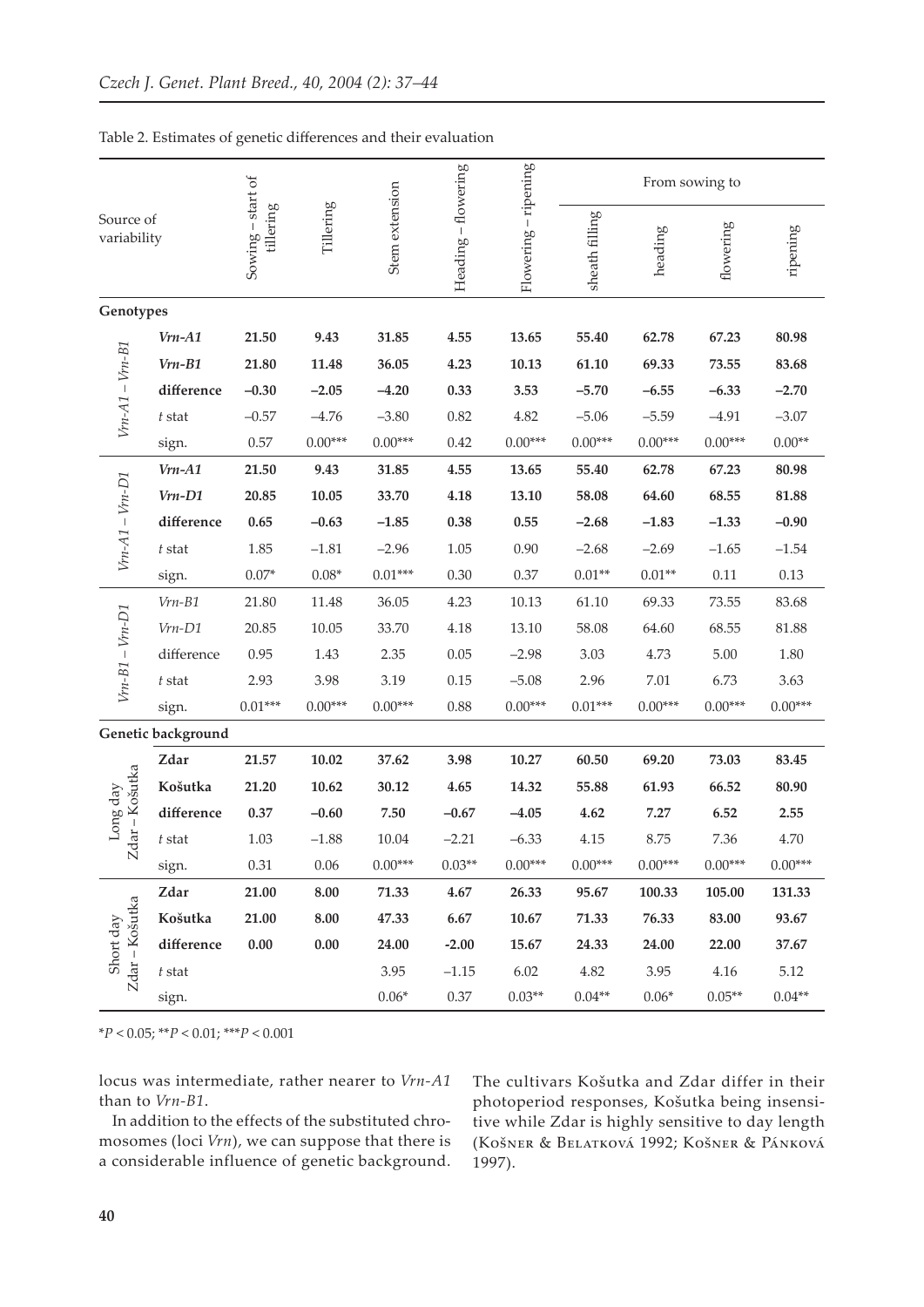

Figure 2. The effect of dominant genes *Vrn* on combined growth stages



Figure 3. The effect of genetic background at different day length on growth stages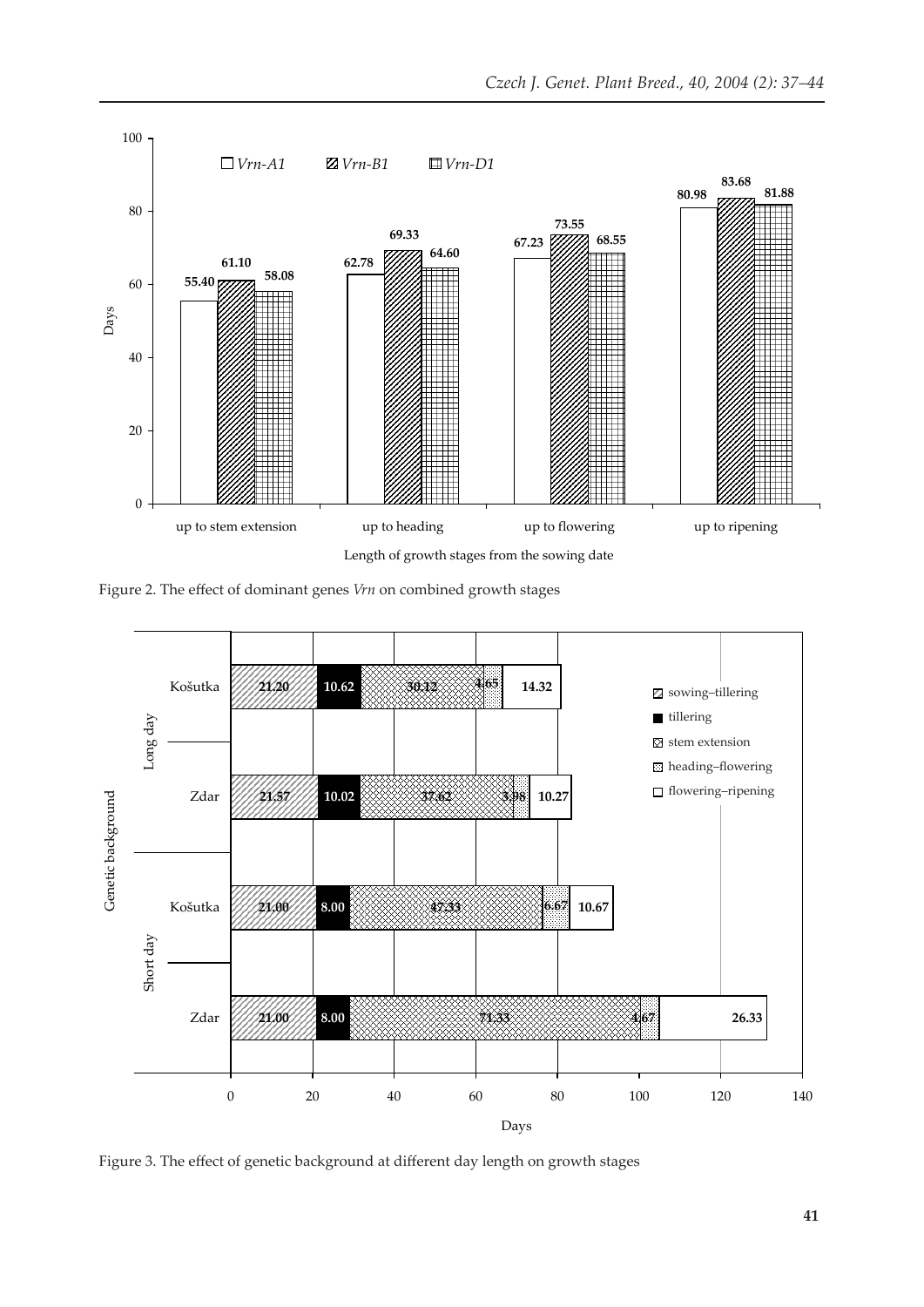

Figure 4. The effect of genetic background at different day length on growth stages

The effect of photoperiod on growth stages of the lines with different photoperiod sensitivity was analysed by comparing the growth stages of the materials grown under a 10-hour photoperiod. The ten-hour photoperiod was stopped in the middle of July to obtain heading in lines with the sensitive background of Zdar. After the concurrent start, considerable differences were observed in the development of the lines after the elongation growth stage was achieved. Interestingly, the length of the stage from heading to flowering was not different between the backgrounds of Zdar and Košutka (Figures 3 and 4).

The main treatment of the experiment related to ten subsequent sowing dates at weekly intervals. They significantly affected the elongation growth stage and the stages from flowering to ripening. The length of growth stages obviously results from the co-operation between genetic (*Vrn* loci, background, *Ppd* loci*)* and environmental factors (sowing dates), which was expected regarding the large range of the latter ones. Interaction between chromosomes and genetic background shows how much the chromosomes carrying the *Vrn* loci and genetic background participate in the expression of the evaluated traits. The length of growth stages is possibly influenced by the co-operative action of *Vrn* loci and photoperiod sensitivity.

The influence of individual *Vrn* loci on the growth stages under different environmental conditions (various sowing dates) was confirmed by a low incidence of significant interactions between *Vrn* loci and sowing dates. We can suppose an independent action of the genetic factors under the environmental conditions.

## **Conclusions**

The duration of growth stages was distinctly affected by the substituted chromosomes, and thence by the *Vrn* loci present, besides the influence of sowing dates and genetic background.

The *Vrn-A1* locus most efficiently and *Vrn-B1* least efficiently reduced the growth stages. The difference of 6.5 days in the length of the period from sowing to heading or flowering was found between the effects of *Vrn-A1* and *Vrn-B1*; the lines carrying *Vrn-A1* were earlier. The effect of *Vrn-D1* was intermediary, nearer to *Vrn-A1* than to *Vrn-B1*.

The genetic backgrounds of cultivars Zdar and Košutka differ markedly in their photoperiod re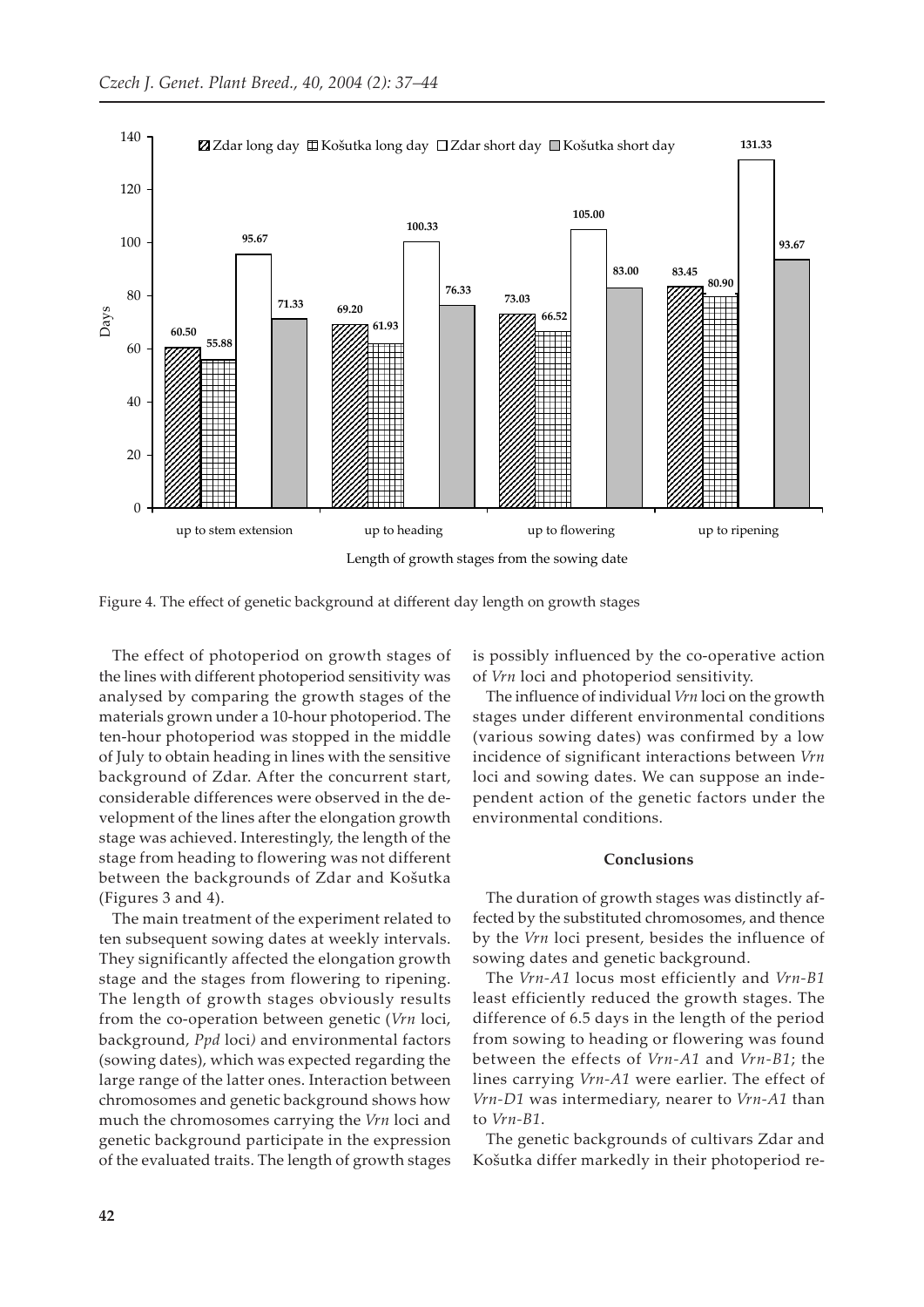sponse, Zdar being sensitive while Košutka is insensitive to photoperiod.

Acknowledgement: The authors wish to thank to Prof. J. W. SNAPE, JIC Norwich, UK, for his kind help with the interpretation of the results and with the English text.

## References

- Gотон T. (1980): Gene analysis of the degree of vernalization requirement in winter wheat. Jpn J. Breed.,  $30:1 - 10.$
- Gотон T. (1983): Varietal variation and inheritance mode of vernalization requirement in common wheat. In: Proc. 6<sup>th</sup> Int. Wheat Genet. Symp., Kyoto, Japan: 475-478
- ISLAM FARIDI M.N., WORLAND A.J., LAW N.C. (1996): Inhibition of ear – emergence time and sensitivity to day - length determined by the group 6 chromosomes of wheat. Heredity, 77: 572-580.
- KATO K., MIURA H., AKIYAMA M., KUROSHIMA M., SAVADA S. (1998): RFLP mapping of the major genes Vrn1,  $Q$ , and  $B1$ , on the long arm of chromosome 5A of wheat. Euphytica, 101: 91-95.
- KOŠNER J., BELATKOVÁ P. (1992): Testování pšenice obecné na citlivost k fotoperiodě. Genet. a Šlecht., 28: 263-270.
- KOŠNER J., PÁNKOVÁ K. (1997): Vliv fotoperiodické a jarovizační reakce odrůd pšenice na jejich ranost. Genet. a Šlecht., 33: 81-97.
- KOŠNER J., PÁNKOVÁ K. (1998): The detection of allelic variants at the recessive vrn loci of winter wheat. Euphytica, 101: 9-16.
- KOŠNER J., PÁNKOVÁ K. (2001): Substitution lines of wheat with dominant genes Vrn. Czech J. Genet. Plant Breed., 37: 41-49.
- LAW C.N., WORLAND A.J., GIORGI B. (1976): The genetic control of ear emergence time by chromosomes 5A and 5D of wheat. Heredity, 36: 49-58.
- MAISTRENKO O. (1980): Cytogenetic study of the growth habit and ear emergence time in wheat. In: Well Being of Mankind and Genetics. In: Proc. 14<sup>th</sup> Int. Congr. Genet. Vol. I, Book 2. MIR Publisher, Moscow: 267-282.
- MATHER K., JINKS J.L. (1971): In: Biometrical Genetics. Chapman and Hall Ltd, London.
- MCINTOSH R.A., HART G.E., DEVOS K.M., GALE M.D., ROGERS W.J. (1998): Catalogue of Gene Symbols for Wheat. In: SLINKARD A.E.: Proc. 9th Int. Wheat Genetic Symp., Saskatoon, Saskatchewan, Canada.
- PUGSLEY A.T. (1971): A genetic analysis of the spring - wheat habit of growth in wheat. Aust. J. Agric. Res., 22: 23-31.
- PUGSLEY A.T. (1972): Additional genes inhibiting winter habit in wheat. Euphytica, 21: 547-552.
- SCARTH R., LAW C.N. (1983): The location of the photoperiod gene Ppd 2 and an additional genetic factor for ear emergence time on chromosome 2B of wheat. Heredity, 51: 607-619.
- SNAPE J.W., LAW C.N., WORLAND A.J. (1976): Chromosome variation for loci controlling ear emergence time on chromosome 5A of wheat. Heredity, 37: 335-340.
- STELMAKH A.F. (1993): Genetic effect of Vrn genes on heading date and agronomic traits in bread wheat. Euphytica, 65: 53-60.
- WELSH J.R., KEIM D.L., PIRASTEH B., RICHARDS R.D. (1973): Genetic control of photoperiod response in wheat. In: Proc. 4<sup>th</sup> Int. Wheat Genet. Symp., Missouri Agr. Exp. Sta., Columbia, MO: 879-884.
- WORLAND A.J. (1996): The influence of flowering time genes on environmental adaptability in European wheats. Euphytica, 89: 49-57.
- ZADOKS J.C., CHANG T.T., KONZAK C.F. (1974): A decimal code for the growth stages of cereals. Weed Res., 14: 415-421.

Received for publication May 24, 2004 Accepted June 13, 2004

### Souhrn

PÁNKOVÁ K., KOŠNER J. (2004): Chromosomové substituce s dominantními lokusy Vrn-1 a jejich účinek na vývojové fáze pšenice. Czech J. Genet. Plant Breed., 40: 37-44.

Soubor šesti substitučních linií se změnou ozimého růstového typu v jarní byl získán substitucemi chromosomů páté homoeologické skupiny, nesoucích dominantní geny Vrn-A1, Vrn-B1 a Vrn-D1, do genetických pozadí ozimých odrůd Zdar (citlivý k fotoperiodě) a Košutka (necitlivá k fotoperiodě), a tedy nahrazením přítomných